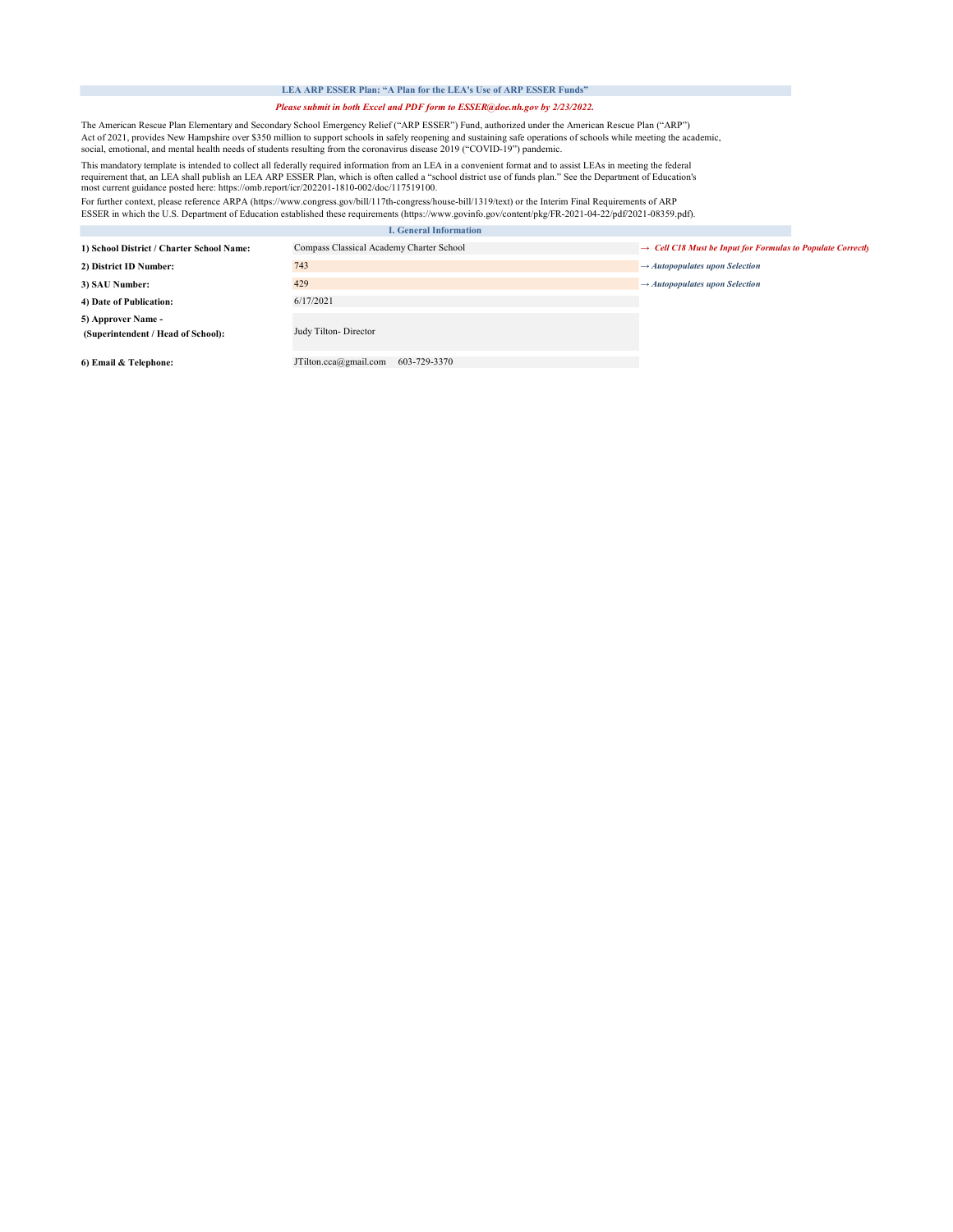## II. Transparency and Accessibility

1) This plan for the LEA's Use of ARP ESSER funds was published and made publicly available online at the following specific web address:

# Yes - Description Required

# Description:

On the school website www.CompassClassicalAcademy.com

2) The plan is in an understandable and uniform format (please choose one):

# Yes - Description Required

# Description:

The plan was reviewed and discussed by the public and stakeholders using this template as talking points. We will continue discussions during the upcoming school year.

3) The plan, to the extent practicable, is written in a language that parents can understand or, if not practicable to provide written translations to a parent with limited English proficiency, orally translated (please choose one):

# Yes - Description Required

### Description:

The plan is written in English and any individuals that need an accommodation will have it in the format they need.

4) The plan, upon request by a parent who is an individual with a disability, is provided in an alternative format accessible to that parent (please choose one):

# Yes - Description Required

# Description:

Individuals will be accommodated by their needs.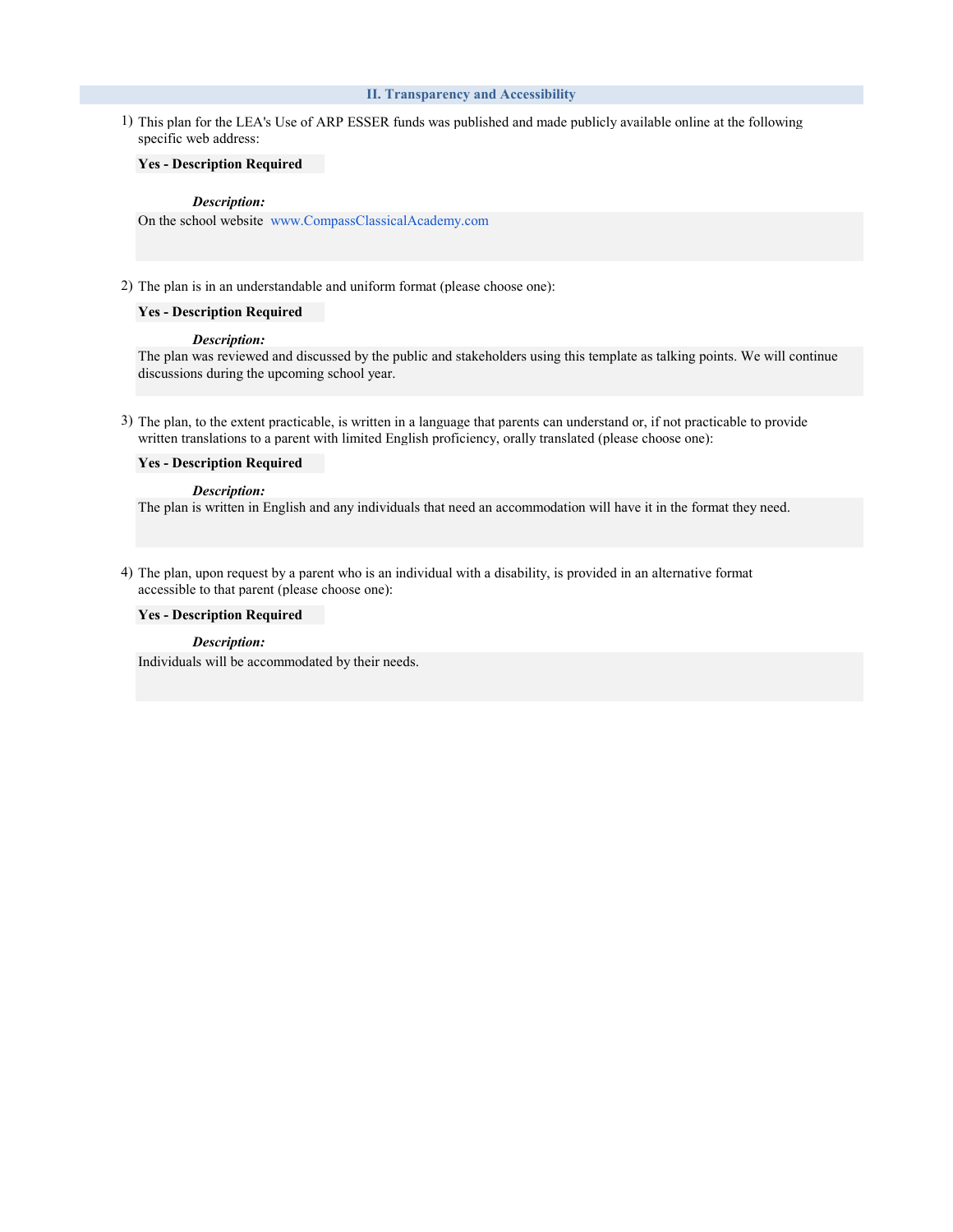### III. Stakeholder Engagement

# Best Practices in Implementing ARP ESSER LEA Use of Funds Plan

1) How the LEA provided the public the opportunity to provide input in the development of the LEA's plan for the use of ARP ESSER funds:

# Yes - Description Required

### Description:

We have already had public hearings and sent home parent surveys. We will continue to do so throughout the school year

2) How the LEA took public input into account regarding the development of the LEA's plan for the use of ARP ESSER funds (please choose one):

### Yes - Description Required

### Description:

We had public hearings and will continue to do so.

3) How the LEA engaged in meaningful consultation with specific stakeholders, including, but not limited to:

# a. Students (please choose one):

Yes - Description Required

#### 1) Description:

Students and parents did the surveys sent to the parents.

#### i) Number of total responses: 22

ii) Uses consulted on: How to best meet the needs of the students and parents to lessen the learning loss. iii) Description of feedback received: Many were thoughtful and thought provoking.

#### Please indicate how consultation was:

2) Inclusive: Families were able to attend in person or on zoom calls as they felt appropriate.

3) Widely advertised and available: We had in person and zoom meetings as well as survey forms emailed home.

4) Ongoing: We will continue to hold public meetings throughout the year.

#### b. Families (please choose one):

Yes - Description Required

#### 1) Description:

Some families chose to be involved, we hope to have more involved throughout this year.

#### i) Number of total responses: 22

ii) Uses consulted on: How we can help the families at home to lessen the learning loss. What type of programs they would like to see in the school and after school to help their children catch up and have more family involvement.

iii) Description of feedback received: People had thoughts on how to make our building safer and to fill gaps created by covid.

Please indicate how consultation was:

2) Inclusive: By using various methods, we made sure if a family did not have internet for zoom or transportation for in person their voice could still be

3) Widely advertised and available: Sent home with each child and on our website.

4) Ongoing: We will continue to get stakeholder input throughout the term of the grant and beyond.

c. School and district administrators, including special education administrators (please choose one):

# Yes - Description Required

### 1) Description:

All administration had input into the use of funds

### i) Number of total responses: 2

ii) Uses consulted on: 4 uses discussed iii) Description of feedback received: Feed back was thoughtful and thought provoking.

Please indicate how consultation was:

2) Inclusive: All administration was given an opportunity to have input.

3) Widely advertised and available: Done through email and on our website

4) Ongoing: We will continue to collect input throughout the life of the grant.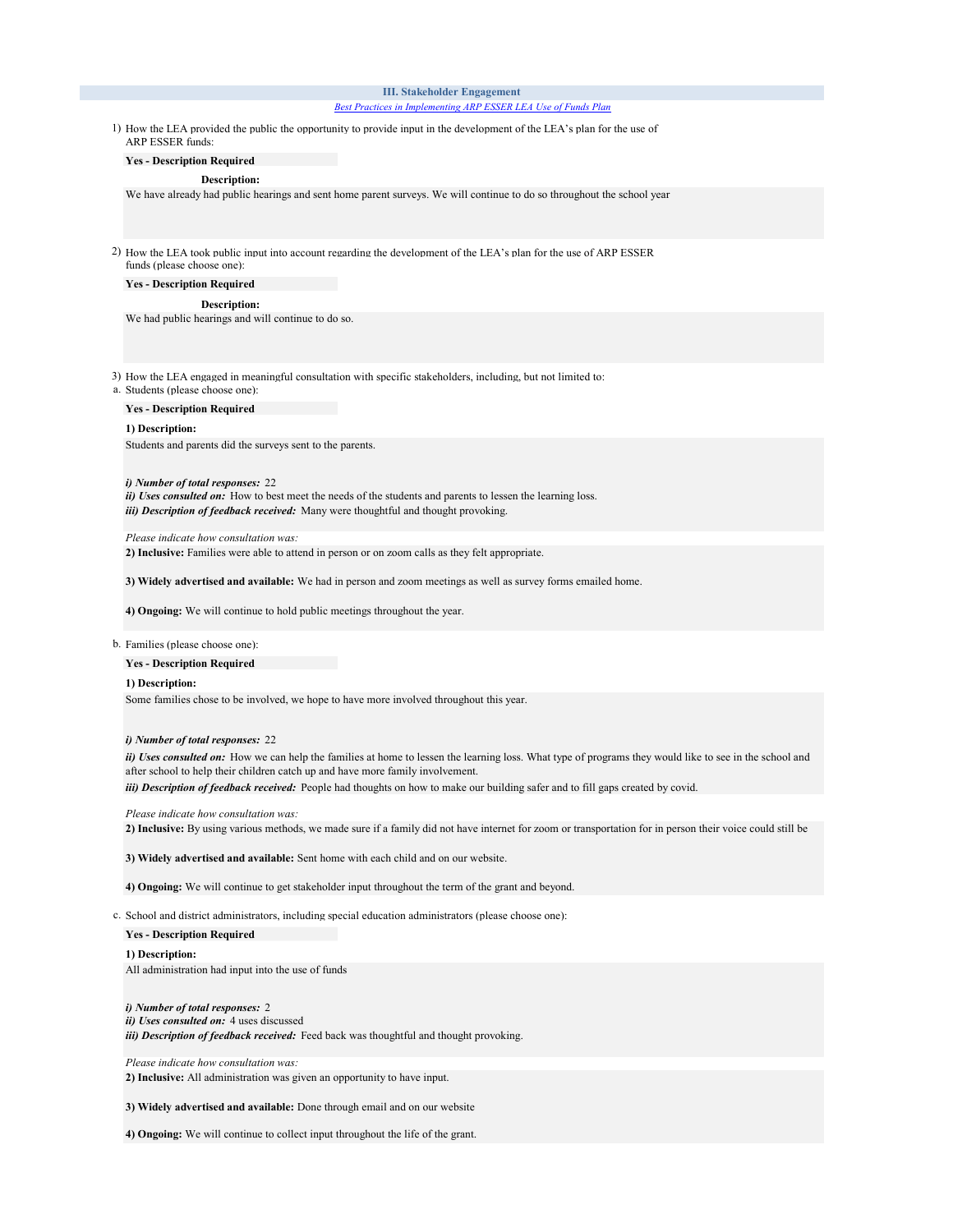d. Teachers, principals, school leaders, other educators, school staff, and their unions (please choose one):

Yes - Description Required

#### 1) Description:

All school staff was given the opportunity for input.

i) Number of total responses: There were 6 responses received.  $i$ ii) Uses consulted on: There were 4 uses consulted on. iii) Description of feedback received: Feed back was thoughtful and thought provoking.

Please indicate how consultation was: 2) Inclusive: All staff were given an opportunity for input.

3) Widely advertised and available: In person invites and emails to all staff.

4) Ongoing: We will continue to get the input of the staff throughout the life of the grant.

e. Tribes, if applicable (please choose one):

No

1) Description:

N/A

i) Number of total responses: N/A ii) Uses consulted on: N/A iii) Description of feedback received: N/A

Please indicate how consultation was: 2) Inclusive: N/A

3) Widely advertised and available: N/A

4) Ongoing: N/A

g. Stakeholders representing the interests of children with disabilities, English learners, children experiencing homelessness, children and youth in foster care, migratory students, children who are incarcerated, and other underserved students (please choose one):

Yes - Description Required

### 1) Description:

Administration and special educators provided input on use of funds.

i) Number of total responses: There were 2 responses received. ii) Uses consulted on: There were 4 uses consulted on. iii) Description of feedback received: Feedback was thoughtful and thought provoking.

Please indicate how consultation was: 2) Inclusive: All administrative staff had an opportunity to give input.

3) Widely advertised and available: Staff were sent emails and in person invites.

4) Ongoing: Administrative staff will continue to give input throughout the life of the grant.

h. Community-based organizations, including partnerships to promote access to before and after-school programming (please choose one):

### Yes - Description Required

### 1) Description:

We are researching resources to provide a before and after school program.

i) Number of total responses: There were 2 responses received. ii) Uses consulted on: There were 3 uses consulted on. iii) Description of feedback received: Still in progress.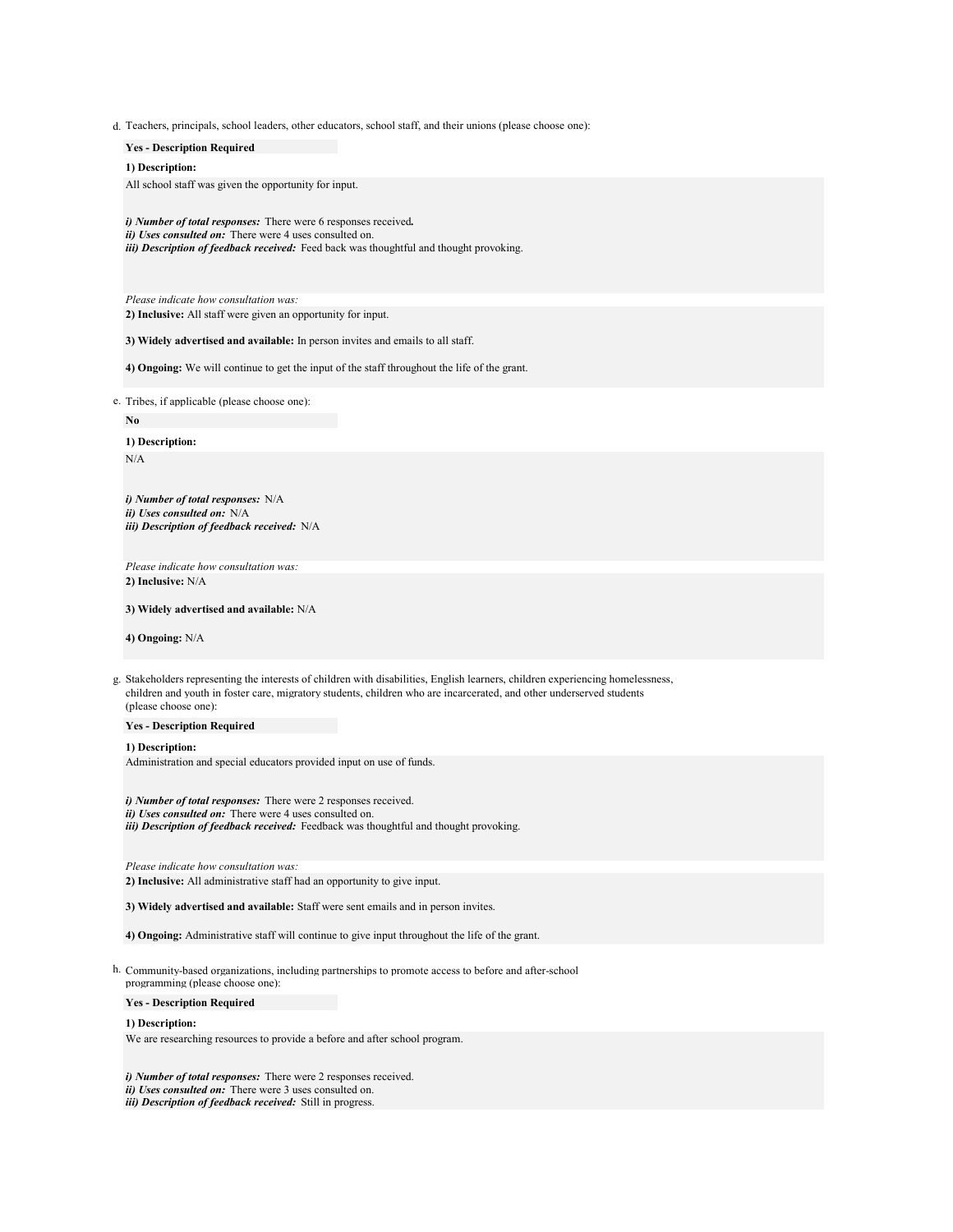Please indicate how consultation was: 2) Inclusive: Emailed to the community and school community.

3) Widely advertised and available: Email and surveys were sent to the parents.

4) Ongoing: The Director will be holding monthly meetings open to all families to continue to receive parent input.

i. Early childhood education providers and families, including partnerships to ensure access to and continuity of care for families with children of different ages, particularly as they transition to school (please check one):

No

1) Description: No pre school programs at CCA

i) Number of total responses: N/A ii) Uses consulted on: N/A iii) Description of feedback received: N/A

2) Inclusive: N/A Please indicate how consultation was:

3) Widely advertised and available: N/A

4) Ongoing: N/A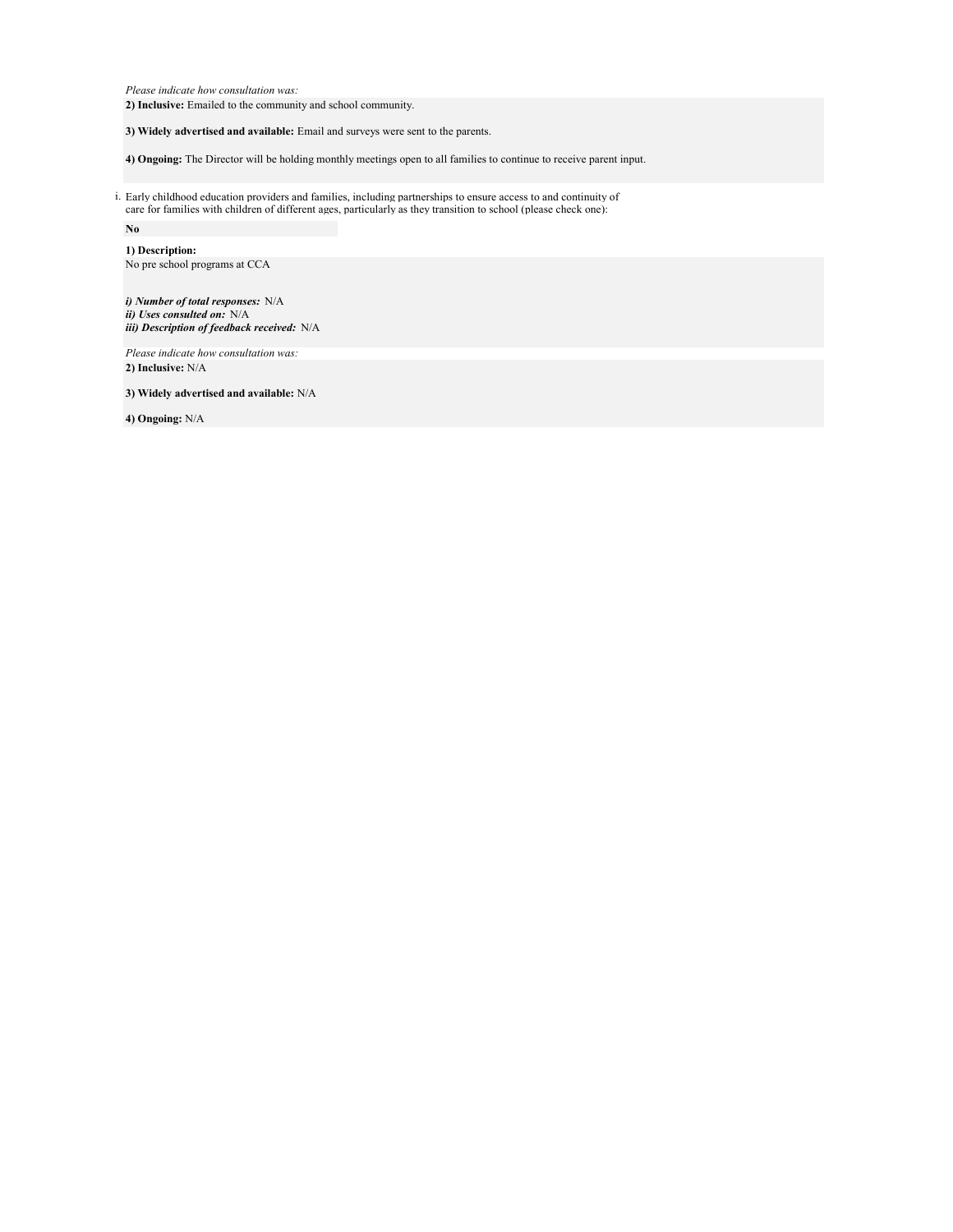# IV. Supporting the Continuous and Safe Operation of In-Person Learning

1) The extent to which and how LEA ARP ESSER funds will be used to implement prevention and mitigation strategies that are, to the greatest extent practicable, consistent with the most recent CDC guidance on reopening schools, in order to continuously and safely open and operate schools for in-person learning:

Note : Federal regulation on this plan requires such reporting, but does not require adoption of CDC safety recommendations. The NH DOE recognizes schools will implement localized safety measures based on the guidance provided by the CDC, NH Public Health, and local public health officials.

### Description During SY 2021-2022:

We will continue to work to heighten cleaning and sanitation practices. We will improve our protective practices and fill gaps caused by Covid.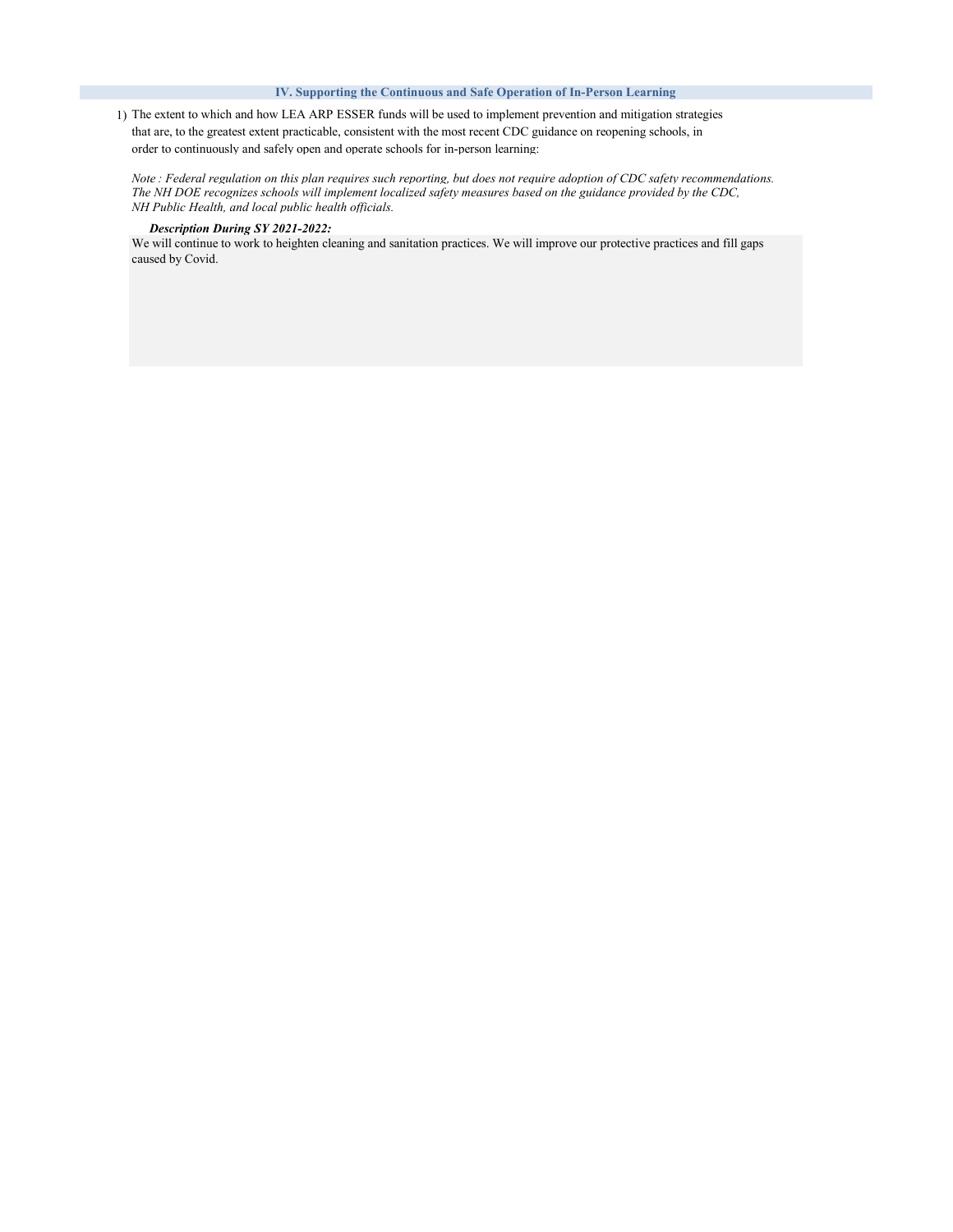### V. Addressing the Academic Impact of Lost Instructional Time (At least 20 percent of an LEA's Allocation)

- 1) How the LEA will identify individual student learning loss, including among students most likely to have experienced the impact of lost instructional time on student learning, such as:
	- a. Students who did not consistently participate in remote instruction when offered during school building closures;
	- b. Students who have missed the most in-person instruction during the 2019-2020 and 2020-2021 school years; and
	- c. Students most at-risk of dropping out of school.

### Description During SY 2021-2022:

We assess all students at the beginning of the school year and at the end of each trimester to identify those in need of additional supports using Aimsweb and the NWEA testing. Based on that data, we will provide supports for those students in need.

2) How the LEA will use the funds it reserves to address the academic impact of lost instructional time through:

### Description During SY 2021-2022:

We will use this money to enhance programs that we offer and to look for additional programs that will benefit our learners.

### Description During SY 2022-2023:

We will not be planning into 22/23 until we see what supports we need from the 2021/22 data.

### Description During SY 2023-2024:

We will see our needs closer to that time based on continued data.

3) How the LEA will use the funds it reserves to address the academic impact of lost instructional time through: a. Individualized tutoring, including providing stipends to teachers for intensive, supplemental tutoring (please choose one):

### Yes - Description Required

#### Description:

We will use fund to give teachers stipends to give individualized tutoring as needed

b. Teacher-directed professional development, in which teachers choose the professional development opportunities best suited to their career pathway and current learner needs (please choose one):

### Yes - Description Required

#### Description:

Staff has requested additional training in Math and Reading implementation.

4) How the LEA will produce evidence of the effectiveness of evidence-based learning loss interventions employed:

### Description:

Test scores using NWEA and Aimsweb.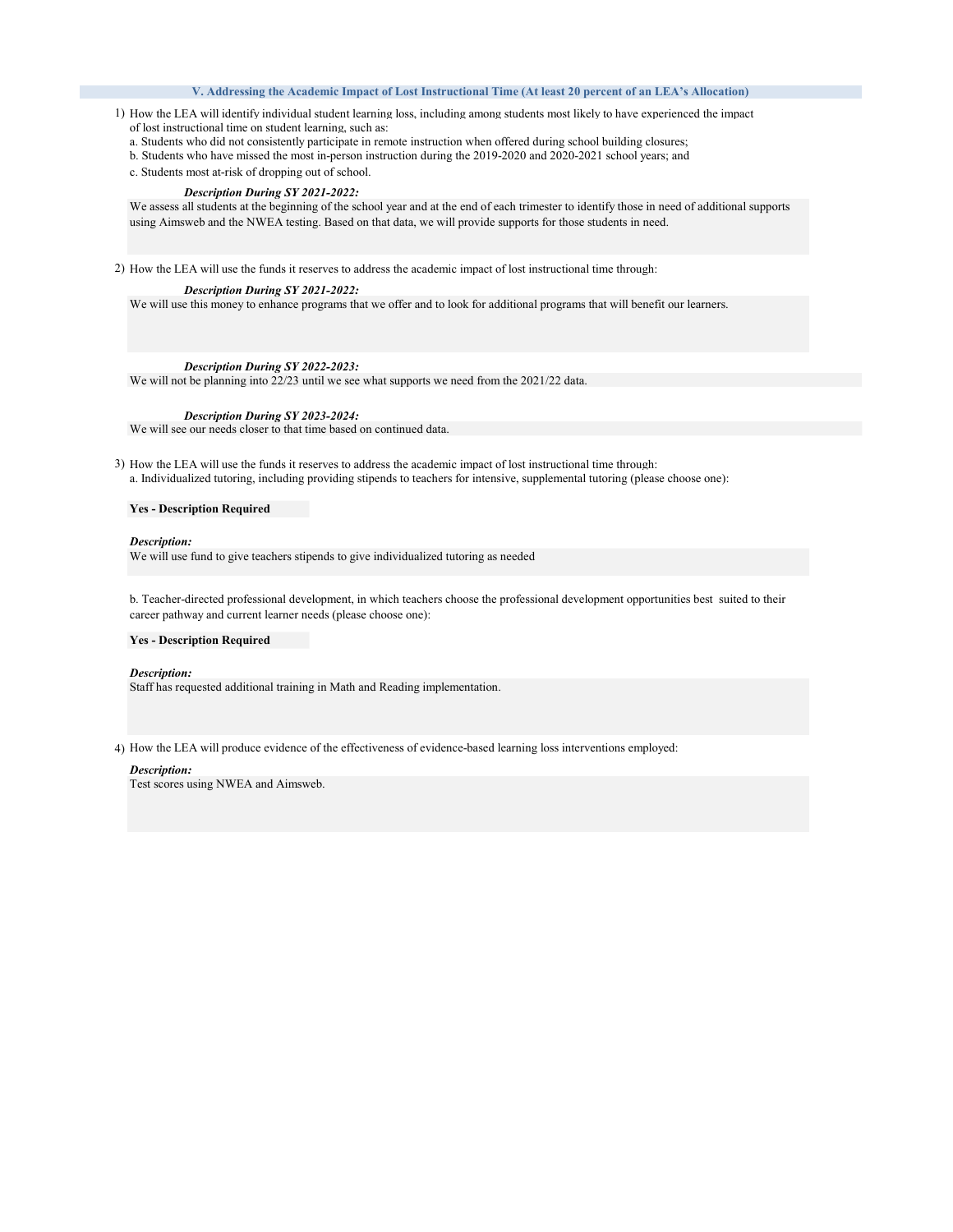## VI. Addressing Learner and Community Needs (Up to 80 percent of an LEA's Allocation)

1) After accounting for the funds reserved under section 2001(e)(1) of the ARP Act, how the LEA will spend its remaining ARP ESSER funds consistent with section  $2001(e)(2)$  of the ARP Act (See Appendix A):

Description During SY 2021-2022:

We will continue to provide educational and mental health support for all learners that have gaps due to covid.

Description During SY 2022-2023:

We will continue to provide educational and mental health support for all learners that have gaps due to covid.

Description During SY 2023-2024: We will continue as above as needed.

2) After accounting for the funds reserved under section 2001(e)(1) of the ARP Act, how the LEA will spend its remaining ARP ESSER funds consistent with section  $2001(e)(2)$  of the ARP Act (See Appendix A):

a. Providing individualized instruction:

| During $SY 2021-2022$ (select one): | <b>Yes - Description Required</b> |
|-------------------------------------|-----------------------------------|
| During SY 2022-2023 (select one):   | <b>Yes - Description Required</b> |
| During SY 2023-2024 (select one):   | <b>Yes - Description Required</b> |

### Description of all SYs - 2021 to 2024:

SY 21 Student and staff mental health sy 22-23 Provide bonuses for teachers acquire more technology for students and staff. 23-24 Continue to provide for the student and teacher mental health.

b. Addressing educator fatigue, including providing performance-based bonuses to teachers:

| Description of all SYs - 2021 to 2024: |                                   |  |  |  |  |  |
|----------------------------------------|-----------------------------------|--|--|--|--|--|
| During SY 2023-2024 (select one):      | <b>Yes - Description Required</b> |  |  |  |  |  |
| During SY 2022-2023 (select one):      | <b>Yes - Description Required</b> |  |  |  |  |  |
| During $SY 2021-2022$ (select one):    | <b>Yes - Description Required</b> |  |  |  |  |  |

|  | c. Improving family engagement: |  |
|--|---------------------------------|--|
|  |                                 |  |

| During $SY 2021-2022$ (select one): | <b>Yes - Description Required</b> |  |  |  |  |  |  |
|-------------------------------------|-----------------------------------|--|--|--|--|--|--|
| During SY 2022-2023 (select one):   | <b>Yes - Description Required</b> |  |  |  |  |  |  |
| During SY 2023-2024 (select one):   | <b>Yes - Description Required</b> |  |  |  |  |  |  |

Description of all SYs - 2021 to 2024:

We will be working to get the community and families more involved.

3) The LEA's use of funds to address the following additional needs identified in the New Hampshire Department of Education's robust, statewide consultation with stakeholders:

a. What amount and percentage of the LEA's total allocation will be administered under school leader discretion:

Amount: TBD

Percentage: TBD

Description of allocation methodology including the extent to which it reflected student need for, at minimum, Special Education, Free and Reduced-Price Lunch, and English Language Learners: We do not know yet.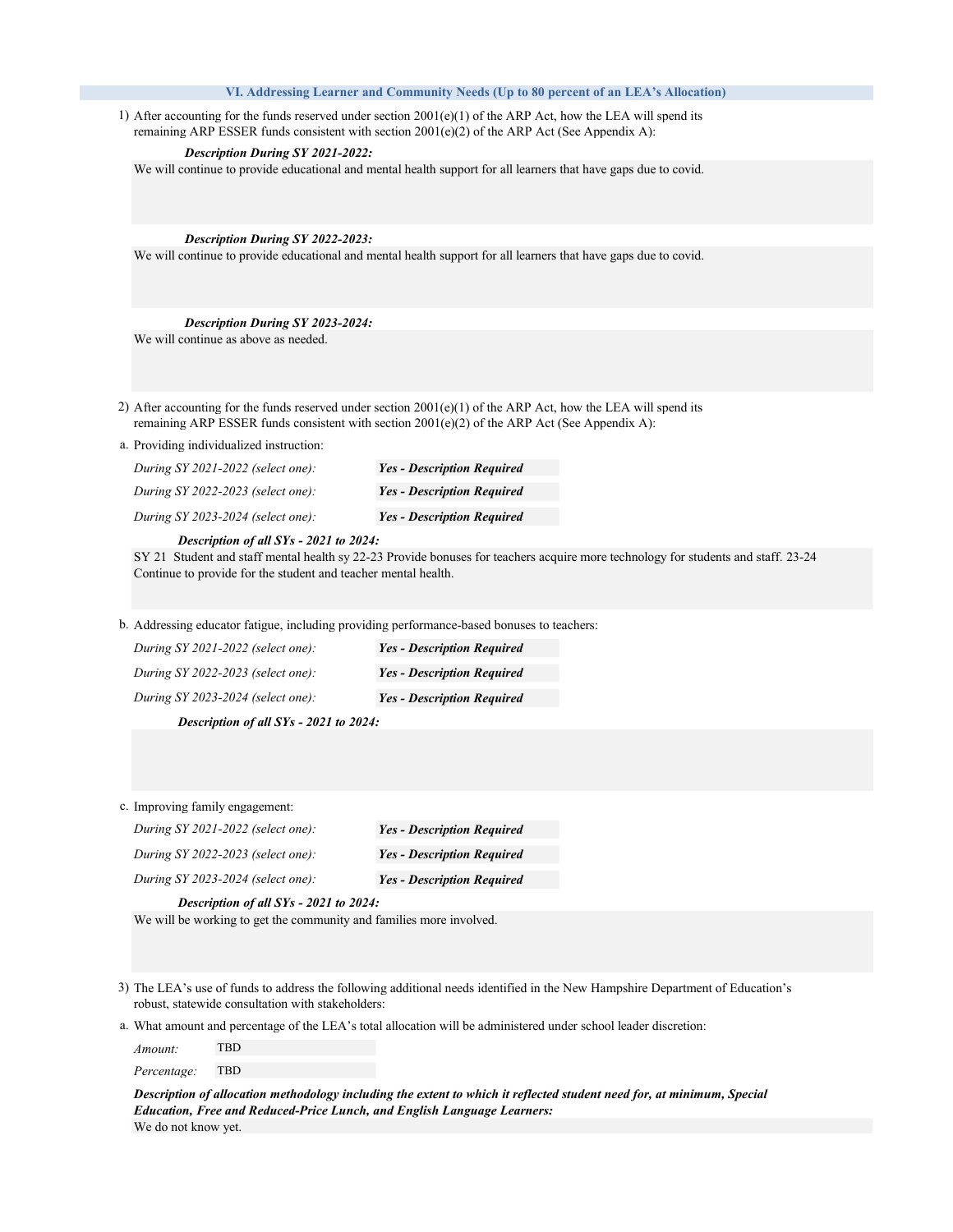b. What amount and percentage of the LEA's total allocation will be used to support Career and Technical Education:

Amount: \$0

Percentage: 0%

Description, including funds used to support learner obtainment of industry-recognized credentials: None

c. The extent to which funds will be used to provide access to course access opportunities, including advanced, elective, and remedial courses provided outside of the residential public school that a learner could not otherwise access:

During SYs 2021-2024 (select one): Yes - Description Required

We are still working on making these opportunities available. Description of all SYs - 2021 to 2024: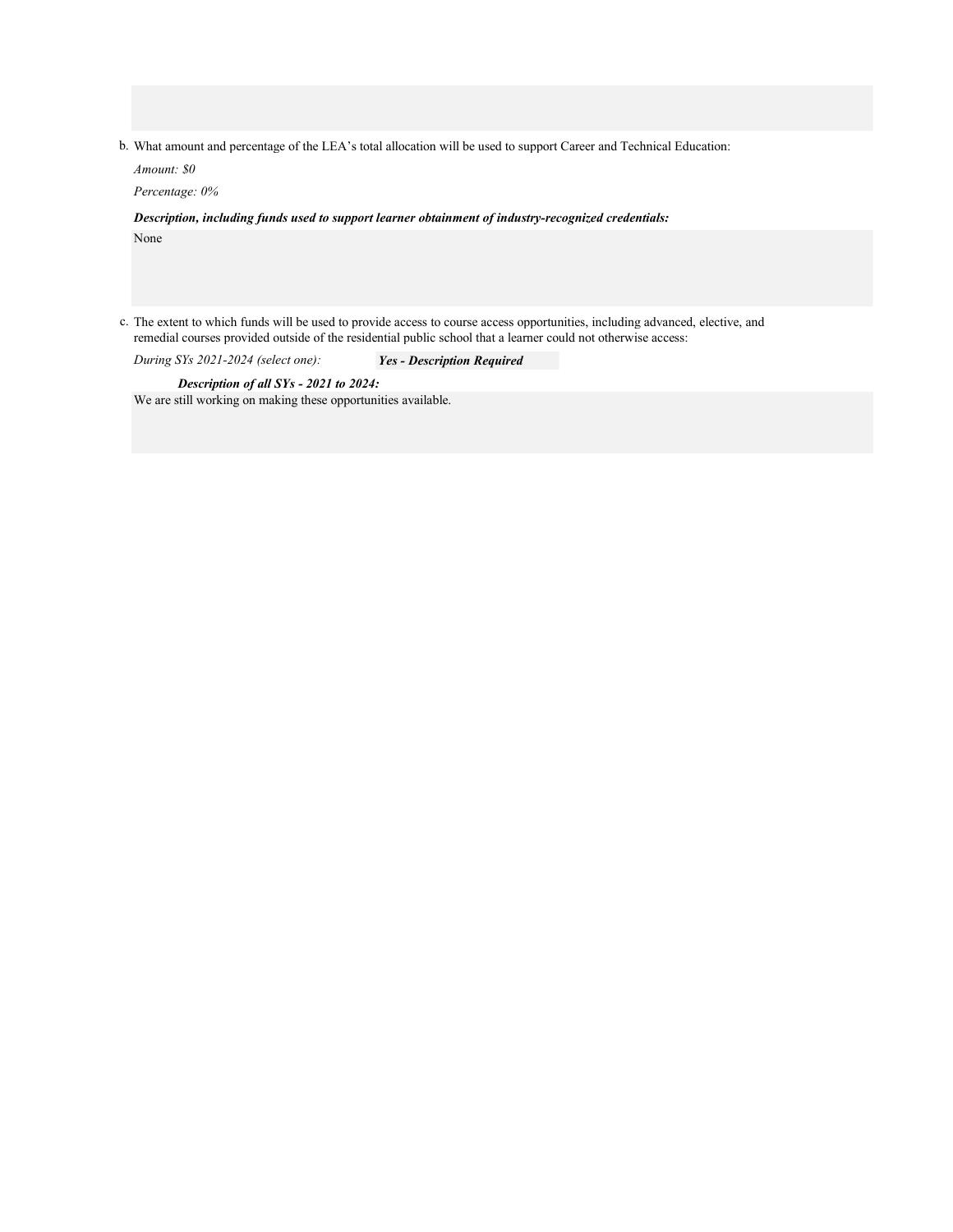# VII. Addressing the Unique Needs of All Learners

1) How the LEA will ensure that the interventions it implements will respond to the academic, social, emotional, and mental health needs of all students, and particularly those students disproportionately impacted by the COVID-19 pandemic, including students from low-income families, students of color, English learners, children with disabilities, students experiencing homelessness, children in foster care, and migratory students.

# Description:

We are and will continue to assess student needs in all areas and will adjust programming and resources as needed.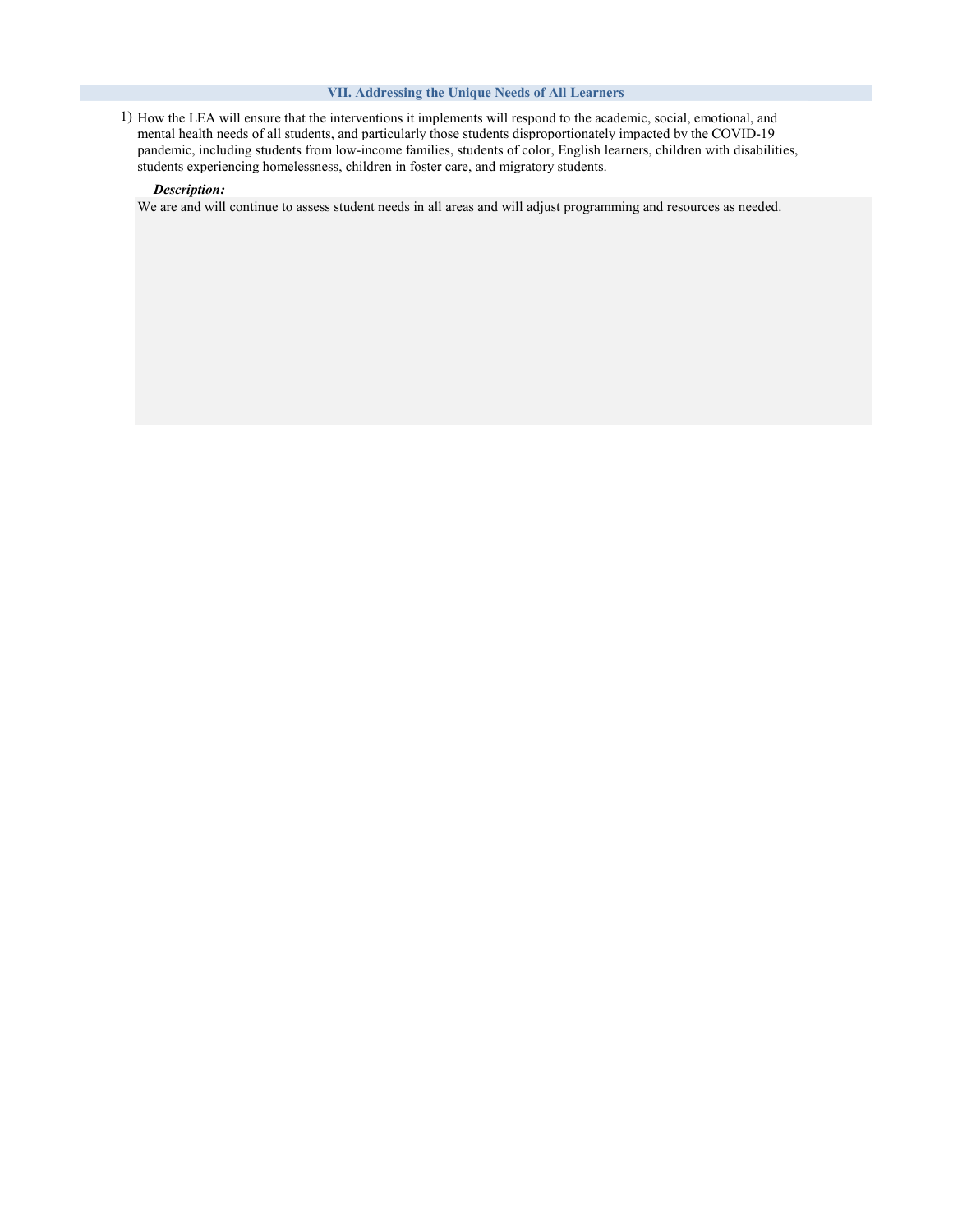# VIII. Addressing Unique Renovation, Air Quality and/or Construction Needs

1) If the LEA plans to use or has used any portion of ARP ESSER funds for construction projects, describe those projects below. Each project should be addressed separately. If needed, LEAs may submit additional supporting information. Please insert "N/A" if this category is not applicable to your plan. Please also note that these projects are subject to the NHDOE's prior conceptual and final approval: ESSER Funded Construction.

Description:

N/A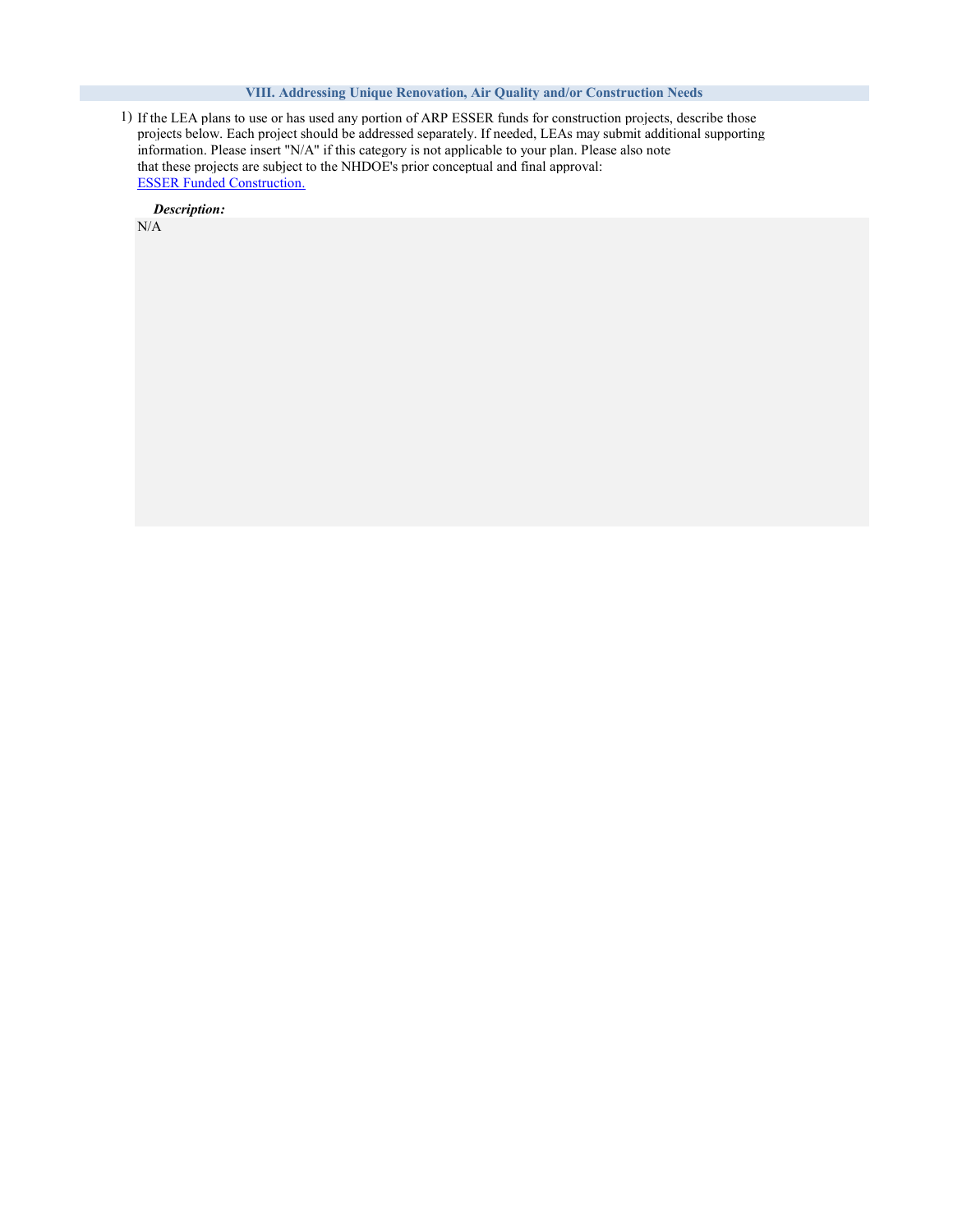|                                                                                     |                                                                                                                       | Quantifiable Measurement of Expected Outcomes                                                                                        |                                                                                                    | <b>Detailed Use Description</b>                                                                    |              | <b>Implementation Timeline - Please Select All that Apply</b> |              |              |                                            | Spent           | <b>Total ARP</b>            | <b>Total ARP ESSER</b>                                                   | Baseline Data SY 2020 to 2021 - For Reference Purposes Only |                                       |                                            |                                          |              |                                                                           |           |                  |                                         |
|-------------------------------------------------------------------------------------|-----------------------------------------------------------------------------------------------------------------------|--------------------------------------------------------------------------------------------------------------------------------------|----------------------------------------------------------------------------------------------------|----------------------------------------------------------------------------------------------------|--------------|---------------------------------------------------------------|--------------|--------------|--------------------------------------------|-----------------|-----------------------------|--------------------------------------------------------------------------|-------------------------------------------------------------|---------------------------------------|--------------------------------------------|------------------------------------------|--------------|---------------------------------------------------------------------------|-----------|------------------|-----------------------------------------|
| <b>Specific Use Category</b>                                                        | <b>General Use Category</b><br>*May Select Same General Use Category in Multiple<br>Rows Depending upon Specific Uses | Resulting from Use *Multiple Selections Per Use<br>May Be Selected by Cell; To Clear Selection.<br>Highlight Cell and Enter "Delete" | Learning Loss-Y/N<br>8.44<br>least 20% of an LEA's Total<br><b>Allocation Statutorily Required</b> | *Written Description, Including "Other"<br>Responses (Columns A and C) and Vendor if<br>Applicable | SV 2020-2021 | SY 2021-2022                                                  | SY 2022-2023 | SY 2023-2024 | <b>Budgeted To</b> Through<br>Date Per Use | Per Use         | <b>ESSER</b><br>01/26/2022) | Allocation<br>Allocation (as of Unbudgeted To Date<br>(as of 01/26/2022) | <b>LEA</b><br>Enrollment<br>*October 2021<br>Data           | Participation -<br>Math<br>Assessment | % Participation<br>- Science<br>Assessment | Participatio<br><b>ELA</b><br>Assessment | <b>Daily</b> | Average 4-Year Adjusted In-School<br>Cohort<br>Attendance Graduation Rate | Suspensio | <b>Expulsion</b> | Instances of<br>Bullying/<br>Harassment |
| Educational Technology                                                              | <b>Operational Continuity</b>                                                                                         | <b>Teacher Retention</b>                                                                                                             | Yes - Description Required                                                                         | Update teacher computers and purchase updated<br>chrome books for students.                        |              | No                                                            | No           | Yes          | 2,000.00                                   |                 |                             |                                                                          | 122                                                         |                                       | 100                                        |                                          | 95%          | $0\%$                                                                     |           |                  |                                         |
| Hiring and Retention - Instructional Staff                                          | Meeting Students' Academic Needs                                                                                      | <b>Teacher Retention</b>                                                                                                             | No                                                                                                 | Hire additional staff.                                                                             | No.          | No                                                            | Yes          | Yes          | $17,000.00$ S -                            |                 |                             |                                                                          |                                                             |                                       |                                            |                                          |              |                                                                           |           |                  |                                         |
| Hiring and Retention - Noninstructional Staff Meeting Students' Mental Health Needs |                                                                                                                       | <b>Teacher Retention</b>                                                                                                             | No                                                                                                 | Hire addidtional non instructional staff.                                                          | No           | No                                                            | Yes          | Yes          | 22,000.00 \$ -                             |                 |                             |                                                                          |                                                             |                                       |                                            |                                          |              |                                                                           |           |                  |                                         |
| Teacher Performance Bonuses                                                         | Meeting Students' Academic Needs                                                                                      | <b>Teacher Retention</b>                                                                                                             | No                                                                                                 | Provide bonuses throught out the school year.                                                      |              | No                                                            | Yes          | Yes          | 26,000.00 \$ -                             |                 |                             |                                                                          |                                                             |                                       |                                            |                                          |              |                                                                           |           |                  |                                         |
| Teacher Stipends for Additional Instruction Meeting Students' Academic Needs        |                                                                                                                       | <b>Teacher Retention</b>                                                                                                             | No                                                                                                 | Provide sripends for instrucrtional staff that stay<br>after school and tutor.                     |              | No                                                            | Yes          | Yes          |                                            | $12.000.00 S$ - |                             |                                                                          |                                                             |                                       |                                            |                                          |              |                                                                           |           |                  |                                         |
| Teacher-Selected Professional Development                                           | Meeting Students' Academic Needs                                                                                      | <b>Teacher Retention</b>                                                                                                             | No                                                                                                 | Have a pool of PD choices for the teachers to<br>choose from.                                      |              | No                                                            | Yes          | Yes          | 8,000.00 S -                               |                 |                             |                                                                          |                                                             |                                       |                                            |                                          |              |                                                                           |           |                  |                                         |
| Family Engagement                                                                   | Other Allowed Uses                                                                                                    | Survey Results - Parent Satisfaction                                                                                                 | No                                                                                                 | Have family nights to engage and keep families<br>informed.                                        |              | No                                                            | Yes          | Yes          |                                            | $1,500.00$ \$ - |                             |                                                                          |                                                             |                                       |                                            |                                          |              |                                                                           |           |                  |                                         |
| <b>Educational Technology</b>                                                       | <b>Operational Continuity</b>                                                                                         | <b>Teacher Retention</b>                                                                                                             | No                                                                                                 | Update teacher computers and purchase updated<br>chrome books for students.                        |              | No                                                            | Yes          | Yes          | 32,000.00                                  |                 |                             |                                                                          |                                                             |                                       |                                            |                                          |              |                                                                           |           |                  |                                         |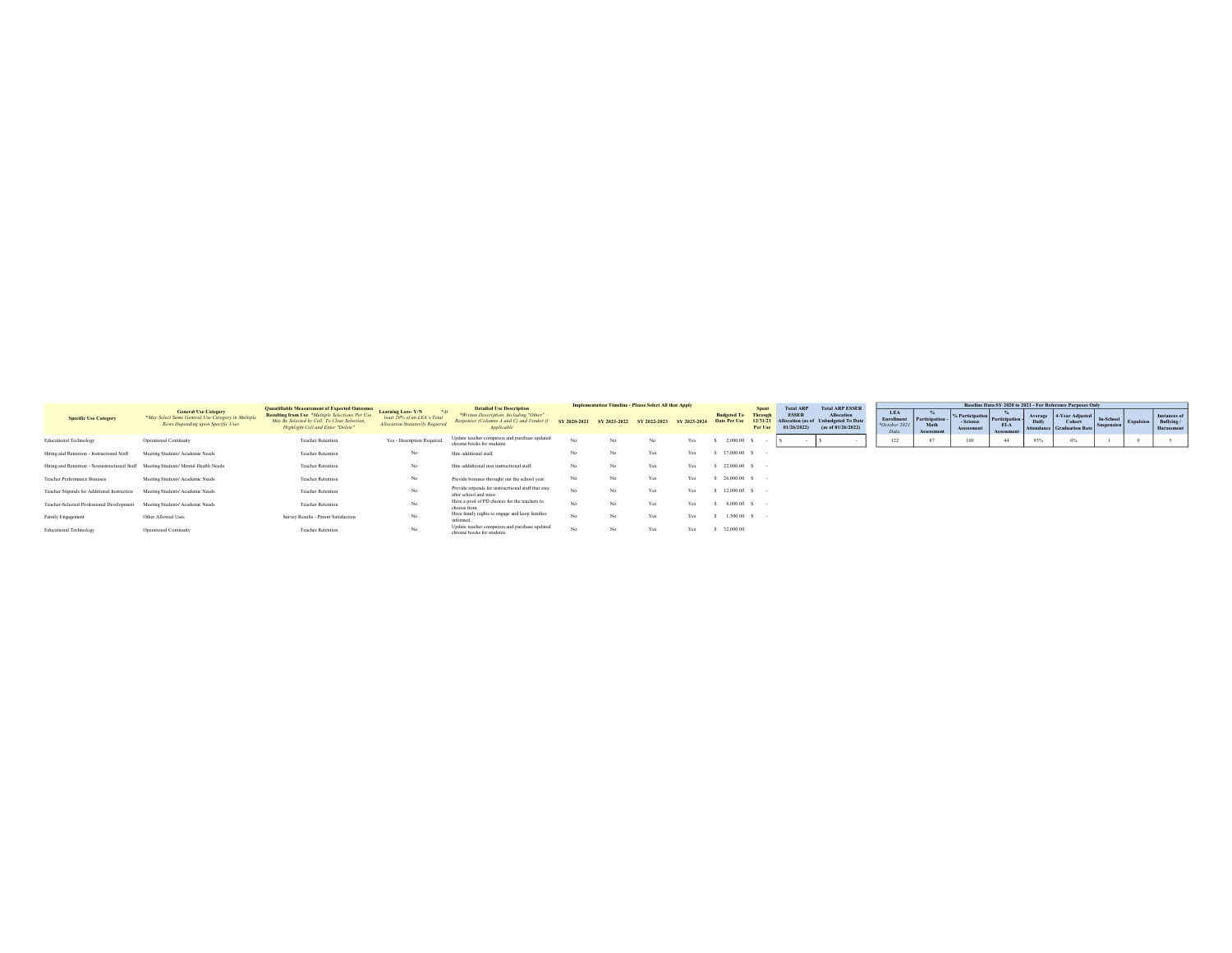# X. Authorization

\*Please print and sign this page. Return a signed version with your completed packet to : ESSER@doe.nh.gov

2/21/22

dudith a Libron

Approver Signature - Superintendent / Head of School Date

Judith Tilton

Printed Name - Superintendent / Head of School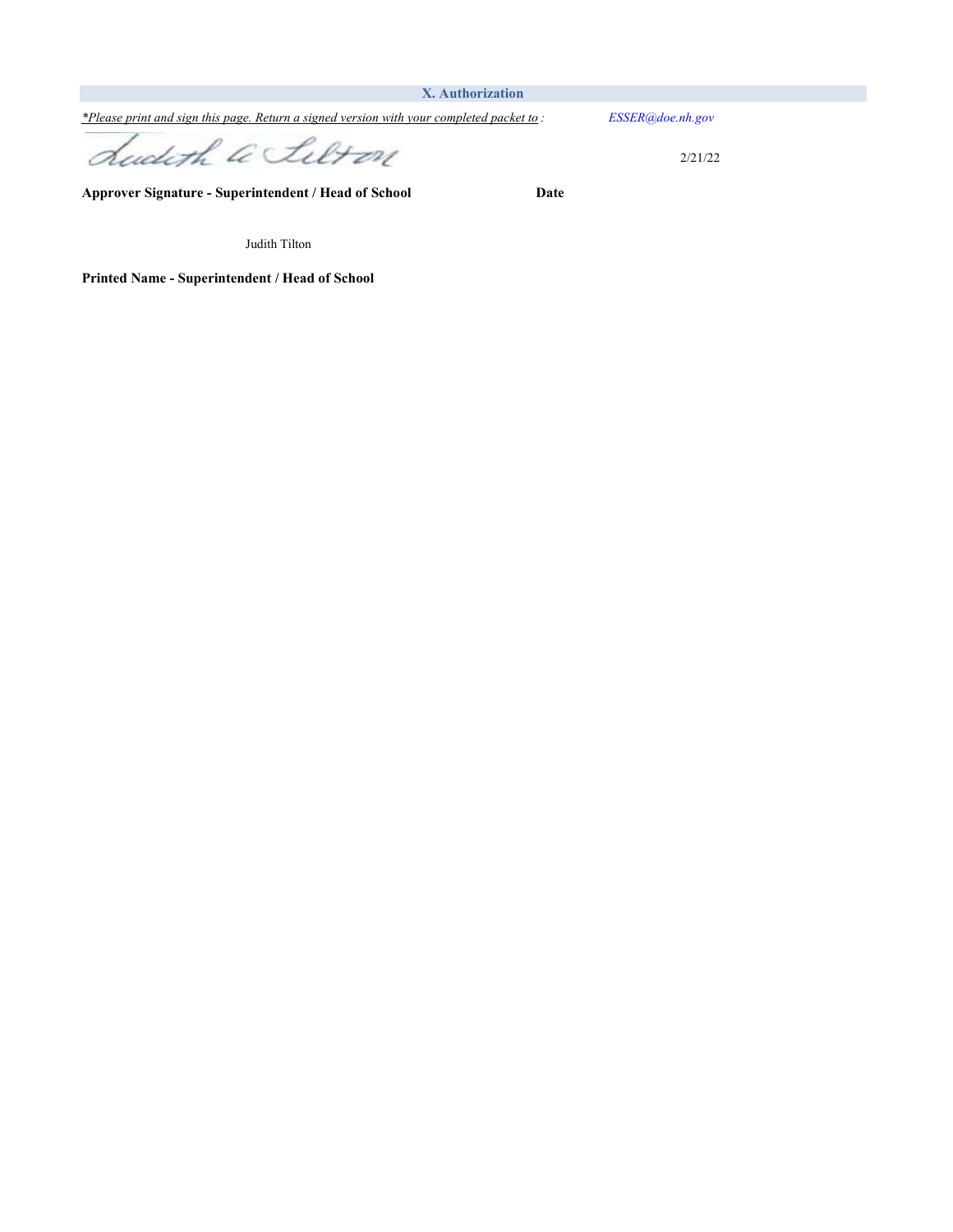# Appendix A: ARPA Statutory Excerpt

# Appendix A. ARPA Statutory Excerpt

(e) U SES OF FUNDS .—A local educational agency that receives funds under this section—

(1) shall reserve not less than 20 percent of such funds to address learning loss through the implementation of evidence-based interventions, such as summer learning or summer enrichment, extended day, comprehensive afterschool programs, or extended school year programs, and ensure that such interventions respond to students' academic, social, and emotional needs and address the disproportionate impact of the coronavirus on the student subgroups described in section  $111(b)(2)(B)(xi)$  of the Elementary and Secondary Education Act of 1965 (20U.S.C. 6311(b)(2)(B)(xi)), students experiencing homelessness, and children and youth in foster care; and

(2) shall use the remaining funds for any of the following:

(A) Any activity authorized by the Elementary and Secondary Education Act of 1965.

(B) Any activity authorized by the Individuals with Disabilities Education Act.

(C) Any activity authorized by the Adult Education and Family Literacy Act.

(D) Any activity authorized by the Carl D. Perkins Career and Technical Education Act of 2006.

(E) Coordination of preparedness and response efforts of local educational agencies with State, local, Tribal, and territorial public health departments, and other relevant agencies, to improve coordinated responses among such entities to prevent, prepare for, and respond to coronavirus.

(F) Activities to address the unique needs of low-income children or students, children with disabilities, English learners, racial and ethnic minorities, students experiencing homelessness, and foster care youth, including how outreach and service delivery will meet the needs of each population.

(G) Developing and implementing procedures and systems to improve the preparedness and response efforts of local educational agencies.

(H) Training and professional development for staff of the local educational agency on sanitation and minimizing the spread of infectious diseases.

(I) Purchasing supplies to sanitize and clean the facilities of a local educational agency, including buildings operated by such agency.

(J) Planning for, coordinating, and implementing activities during long-term closures, including providing meals to eligible students, providing technology for online learning to all students, providing guidance for carrying out requirements under the Individuals with Disabilities Education Act and ensuring other educational services can continue to be provided consistent with all Federal, State, and local requirements.

(K) Purchasing educational technology (including hardware, software, and connectivity) for students who are served by the local educational agency that aids in regular and substantive educational interaction between students and their classroom instructors, including low-income students and children with disabilities, which may include assistive technology or adaptive equipment.

(L) Providing mental health services and supports, including through the implementation of evidence-based full-service community schools.

(M) Planning and implementing activities related to summer learning and supplemental afterschool programs, including providing classroom instruction or online learning during the summer months and addressing the needs of low-income students, children with disabilities, English learners, migrant students, students experiencing homelessness, and children in foster care.

(N) Addressing learning loss among students, including low-income students, children with disabilities, English learners, racial and ethnic minorities, students experiencing homelessness, and children and youth in foster care, of the local educational agency, including by-

(i) administering and using high-quality assessments that are valid and reliable, to accurately assess students' academic progress and assist educators in meeting students' academic needs, including through differentiating instruction;

(ii) implementing evidence-based activities to meet the comprehensive needs of students;

(iii) providing information and assistance to parents and families on how they can effectively support students, including in a distance learning environment; and

(iv) tracking student attendance and improving student engagement in distance education.

(O) School facility repairs and improvements to enable operation of schools to reduce risk of virus transmission and exposure to environmental health hazards, and to support student health needs.

(P) Inspection, testing, maintenance, repair, replacement, and upgrade projects to improve the indoor air quality in school facilities, including mechanical and non-mechanical heating, ventilation, and air

conditioning systems, filtering, purification and other air cleaning, fans, control systems, and window and door repair and replacement.

(Q) Developing strategies and implementing public health protocols including, to the greatest extent practicable, policies in line with guidance from the Centers for Disease Control and Prevention for the reopening and operation of school facilities to effectively maintain the health and safety of students, educators, and other staff.

(R) Other activities that are necessary to maintain the operation of and continuity of services in local educational agencies and continuing to employ existing staff of the local educational agency.